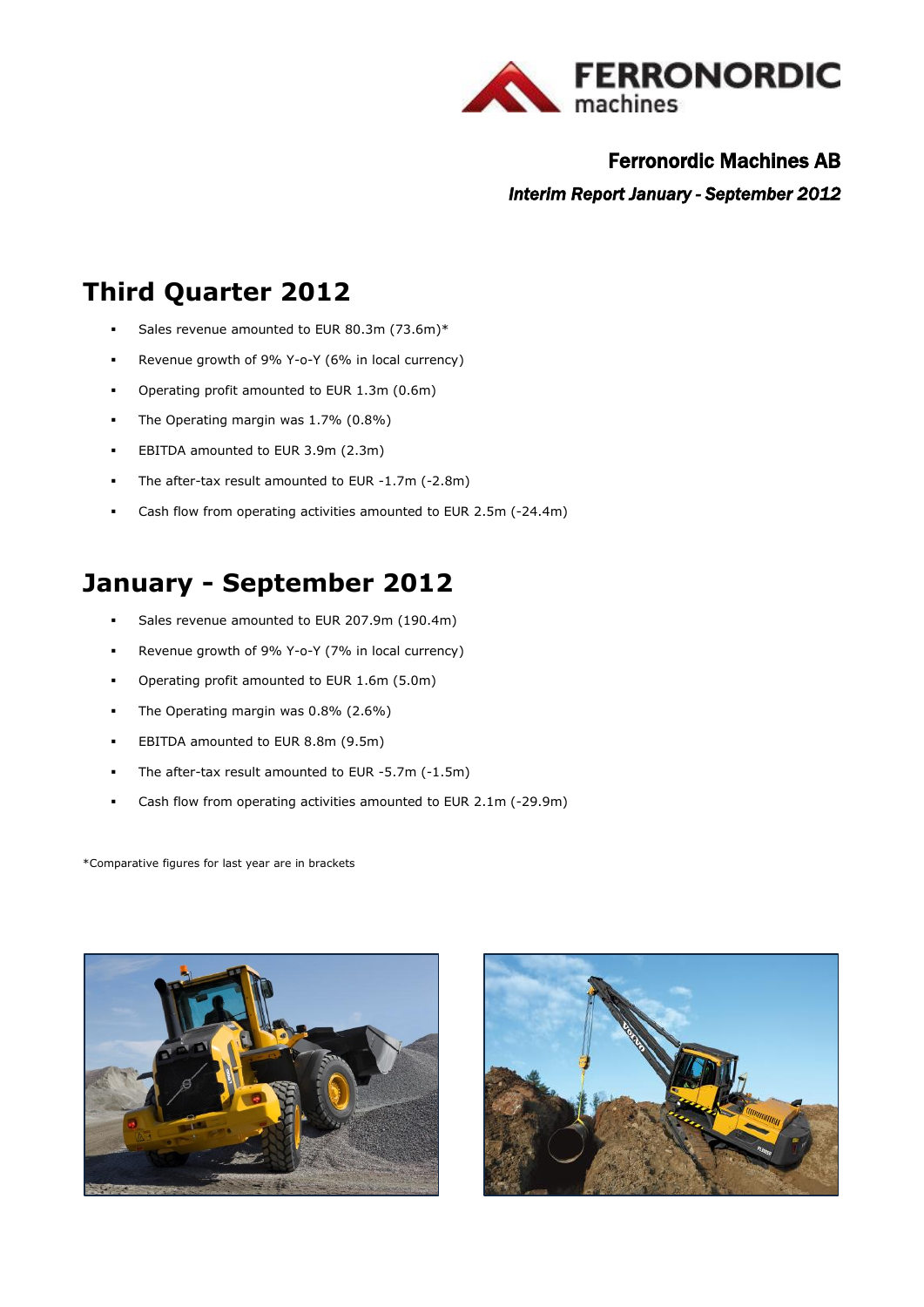

*Lars Corneliusson, CEO (left) and Erik Eberhardson, Executive Vice Chairman (right)* 

#### Lars Corneliusson, the CEO of Ferronordic Machines comments:

#### Improved Q3 results despite uncertain market

 *With revenues amounting to EUR 208m, Ferronordic Machines achieved a 9% revenue growth during the first nine months of 2012 compared to the same period 2011. The number of new machines sold increased by 15% to 1,039 units. The growth in revenue was slower than the unit growth due to a shift towards smaller machines in the product mix. Revenue from parts and service grew 15% and revenue from the rental business more than tripled. EBITDA for the first nine months 2012 was EUR 8.8m, a decrease with EUR 0.7m compared to the same period in 2011. The lower earnings were primarily related to increased selling, general and administrative expenses as the business and organization expanded throughout Russia. Net income, excluding amortization of transactions related intangibles, for the first nine months was negative EUR 2.1m, primarily due to EUR 1.2m of unrealized FX losses and higher financial costs as a result of the Company's higher financial indebtedness. Cash flow from operating activities was 2,1m and cash used in investing activities was EUR 5.8m, resulting in an ending net debt position of EUR 75.7m.* 

*In the third quarter, the Company experienced a 9% increase in revenue compared to the same period the year before. During the period, 391 new units were sold, a 9% increase over the third quarter 2011. Revenue from parts and service increased 9% and revenue from the rental business doubled. The Company achieved an EBITDA of 3.9m, a 70% increase compared to the same period in 2011. Net income, excluding amortization of transactions related intangibles, for the period was negative EUR 0.5m, primarily due to the same reasons as during the first nine months. The Company's net debt position increased EUR 5.5m during the three months ending September 2012.*

*I am very pleased that the strategy of growing our presence throughout Russia is now showing positive effects on our ability to capture market opportunities in geographical areas previously operated by smaller independent dealers with low market shares, outside of traditionally stronger territories for VCE in Russia (mainly North West Russia. We now have a widespread footprint of sales and service points in all seven federal regions of Russia. The two regions which have been historically weakest for VCE sales, Far East and Siberia, are expected to show strong revenue growth over the next few years. During the first nine months, approximately 40% of our revenue was generated in regions where we did not have our own outlets at the time of the takeover from VCE in 2010 (Urals, Volga, South, Far East and Siberia). In 2010, the corresponding number for VCE products was around 15%. We are in a good position to continue to rebalance our sales as the regions show different patterns of market development.* 

*As mentioned in our Q2 report, the market growth expected in mid-June did not materialize and we still do not see any major changes in the overall market sentiment. Also as discussed in the Q2 report, the uncertainty created by the Euro crisis has had an impact on the Russian market and clearly negatively affected the short-term spending decisions among our customers. In addition, there is a clear over-stocking in the market today which of course could have an impact on the pricing and hence our profitability in the short-term. However, in summary, despite numerous uncertainties, we see that the market has stabilized somewhat.*

*Following a significant drop in the oil price during Q2 when the price reached a low of USD 88.5 / barrel on June 22, it has now recovered and*  was at USD 111 / barrel at the end of September. There is usually a strong correlation between the oil price level and the spending in the *construction equipment market and hence our revenue generation. We continue to monitor the oil price development closely.* 

*During the quarter we have worked hard in consolidating our organization and making it more efficient in order to even better serve our large customer base. We have been more selective in opening new outlets, and in recruiting new personnel and we were in September at similar levels as at the end of June, 621 employees (615 in June) and 63 outlets (one more than in June). Our focus on competence development is continuing and I am happy to announce that our training center in Moscow is now fully operational. I would also like to mention that we have*  been able to recruit a new, highly competent individual, Onur Gucum, as Commercial Director. Onur has a long and broad experience in the *construction equipment market, having worked for both VCE and a competitor for a number of years. Onur has since his start in July already made a significant contribution to our Company.*

*It is currently difficult to estimate the short- and medium term market development. Underlying long-term market fundamentals are strong, but uncertainty is high, thus leading to higher variances in short-term profitability and working capital.*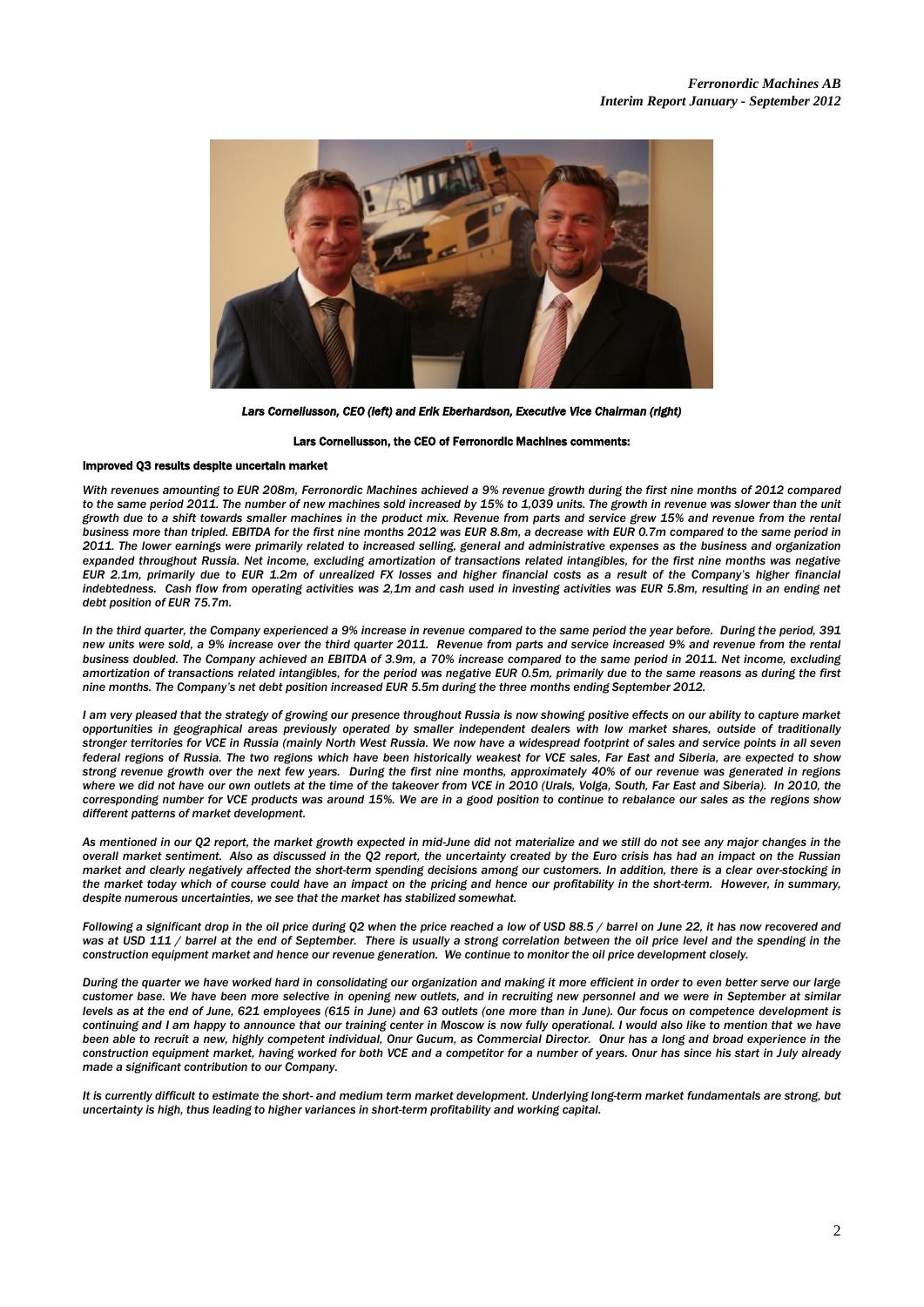#### **The business**

Ferronordic Machines AB (the "Company") together with its subsidiaries (the "Group") has been the authorized dealer for Volvo Construction Equipment ("Volvo CE") in Russia since 1 June 2010. The business consists of distribution and sales of new Volvo construction equipment, sales of used equipment, sales of other brands' equipment, sales of parts and providing of services and technical support to customers.

#### **Net sales**

Consolidated revenue for Q3 2012 increased by 9% from EUR 73.6m to EUR 80.3m as compared to the same period of 2011. Revenue from sales of new machines increased by 4%. Revenue from spare parts and services increased by 9%.



**New Units Sold**

Consolidated revenue for the nine months 2012 increased by 9% from EUR 190.4m to EUR 207.9m compared to the nine months 2011. Revenue from sales of new machines increased by 4% and from spare parts and services by 15%.





#### **Gross profit and results from operating activities**

Gross profit in Q3 2012 amounted to EUR 11.4m, a 32% increase as compared to the previous year when the gross profit amounted to EUR 8.6m. Gross profit increased primarily as a result of increase in revenue and changed revenue mix.

Results from operating activities for Q3 2012 amounted to EUR 1.3m as compared to EUR 0.6m in Q3 2011 mainly due to the EUR 2.8m increase in gross profit which was partially offset by an increase in selling, general and administrative expenses of EUR 2.2m as a result of increased personnel costs and depreciation & amortization expenses. Personnel costs are rising with the opening of new service centers.

Gross profit for the nine months 2012 increased from EUR 26.9m to EUR 29.9m as compared to the previous year. This 11% increase was related to the 9% revenue growth but also a slight improvement in gross margin from 14.1% to 14.4%.

Results from operating activities for the nine months 2012 amounted to EUR 1.6m as compared to EUR 5.0m in the same period 2011 due to a EUR 6.4m increase in selling, general and administrative expenses, partially offset by the EUR 3.0m increase in gross profit.



# **Results from Operating Activities**

#### **Result before income tax**

The result before income tax for Q3 2012 was EUR 1.3m better than the same period of 2011, primarily due to:

- the better results from operating activities of EUR 0.7m; and
- a decrease in unrealized foreign exchange loss by EUR 1.7m as compared to the same period in 2011. The unrealized foreign exchange loss in the amount of EUR 0.5m is primarily related to the appreciation of the Swedish Krona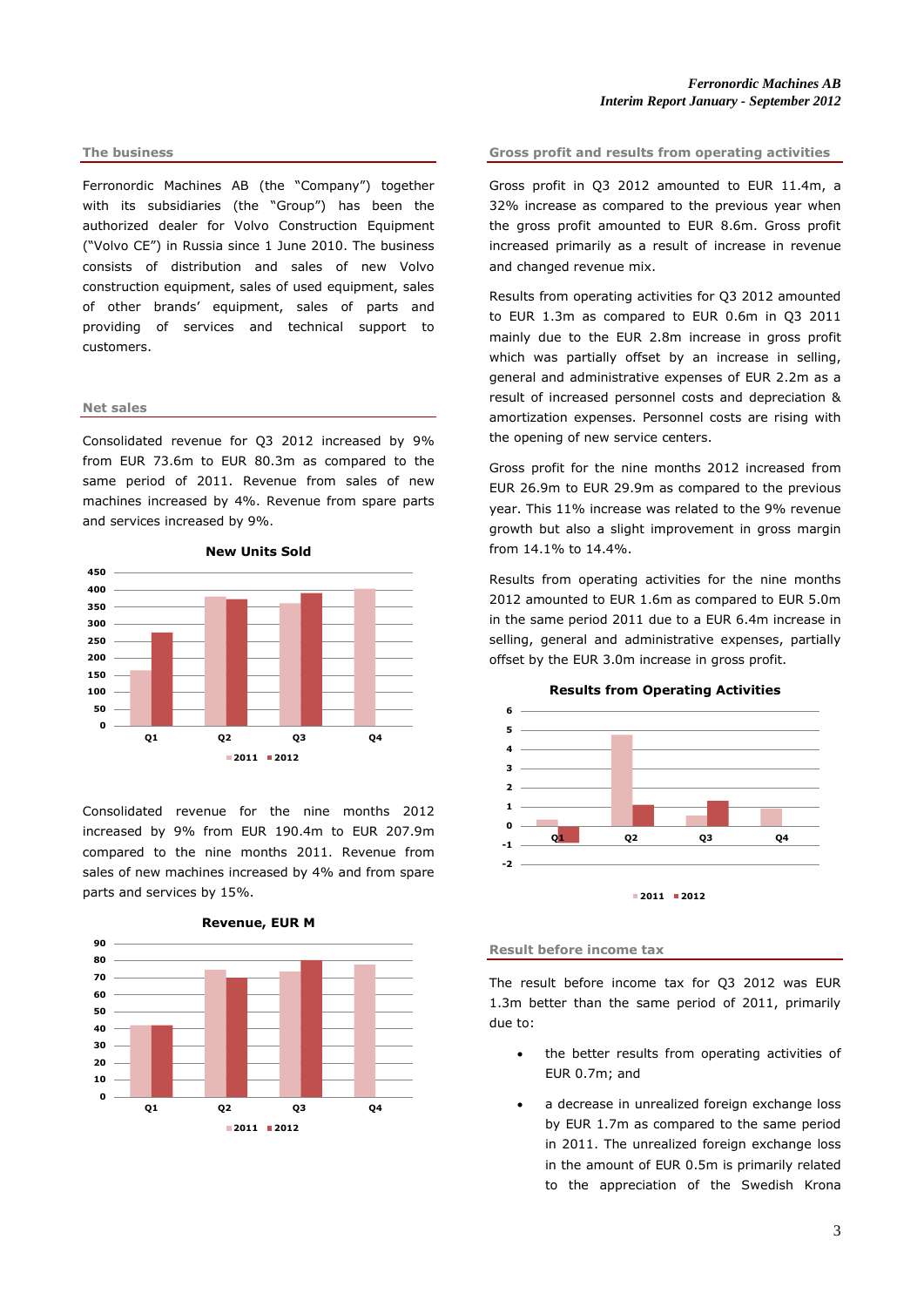(SEK), the currency in which Group's bonds are denominated, versus the Group's functional currency (RUB).

These positive effect were offset by an increase in net finance costs of EUR 1.1m.

The result before income tax for the nine months 2012 was EUR 5.7m lower than the same period in 2011. The decrease is primarily related to:

- the lower results from operating activities of EUR 3.4m;
- an increase in net finance costs of EUR 3.7m. The Group had double the amount of average outstanding debt in the nine months 2012 compared to the same period in 2011 as well as an increased borrowing cost of over 2% compared to the same period in 2011, which resulted in the higher net finance costs; and
- a decrease in unrealized foreign exchange loss of EUR 1.2m.

# **Loss for the period**

The result for Q3 2012 in comparison to the same period of 2011 increased from EUR -2.8m to EUR -1.6m due to the EUR 1.3m increase in results before income tax.

The result for the nine months 2012 in comparison to the same period of 2011 decreased from EUR -1.5m to EUR -5.7m due to the EUR 5.7m decrease in results before income tax offset by a positive EUR 1.6m change in income tax.

The income tax benefit resulted from a decrease in deferred tax liability in the nine months 2012.



#### **Cash flow**

Cash flow from operating activities in Q3 2012 amounted to EUR 2.5m, compared to EUR -24.4m in the same period of 2011. The increase in cash flow in Q3 2012 is primarily explained by an improved working capital situation.

In Q3 2012 net cash used in investing activities was EUR 1.0m, significantly less than in the same period in 2011 (EUR 3.4m). In Q3 2012 investments primarily related to developing new dealer centers.

Cash flow from operating activities in the nine months 2012 amounted to EUR 2.1m compared to EUR -29.9m in the same period of 2011.

In the nine months 2012 net cash used in investing activities was EUR 5.8m, an increase compared to the same period in 2011 (EUR 4.2m).

#### **Financial position**

Consolidated cash and cash equivalents at 30 September 2012 and 31 December 2011 were EUR 10.1m and EUR 12.4m, respectively. At 30 September 2012 and 31 December 2011, the Group had interestbearing liabilities of EUR 85.8m and EUR 75.4m respectively (interest bearing liabilities include debt and obligations under financial leases, both short term and long term).

Total equity at 30 September 2012 was EUR 15.4m and EUR 20.0m at 31 December 2011. The decrease in equity is explained by the net loss of EUR 5.7m in nine months of 2012.

#### **Material disputes**

Litigation is described in note 25 of the 2011 Annual Report. During Q2 2012 this litigation was resolved in favor of the Group in the first instance. Contingent liability in amount of EUR 165 thousand related to this case was released in financial statements as of 30 June 2012. In Q3 2012 the claimant has given a notice of appeal. If defense against the prosecution will be unsuccessful maximum damages will not exceed EUR 141 thousand. At this time, the outcome of the litigation and the amount of damages that may be set forth by a court cannot be predicted with any certainty, except for the fact that it will not exceed the maximum amount. There have been no other material disputes during the reporting period.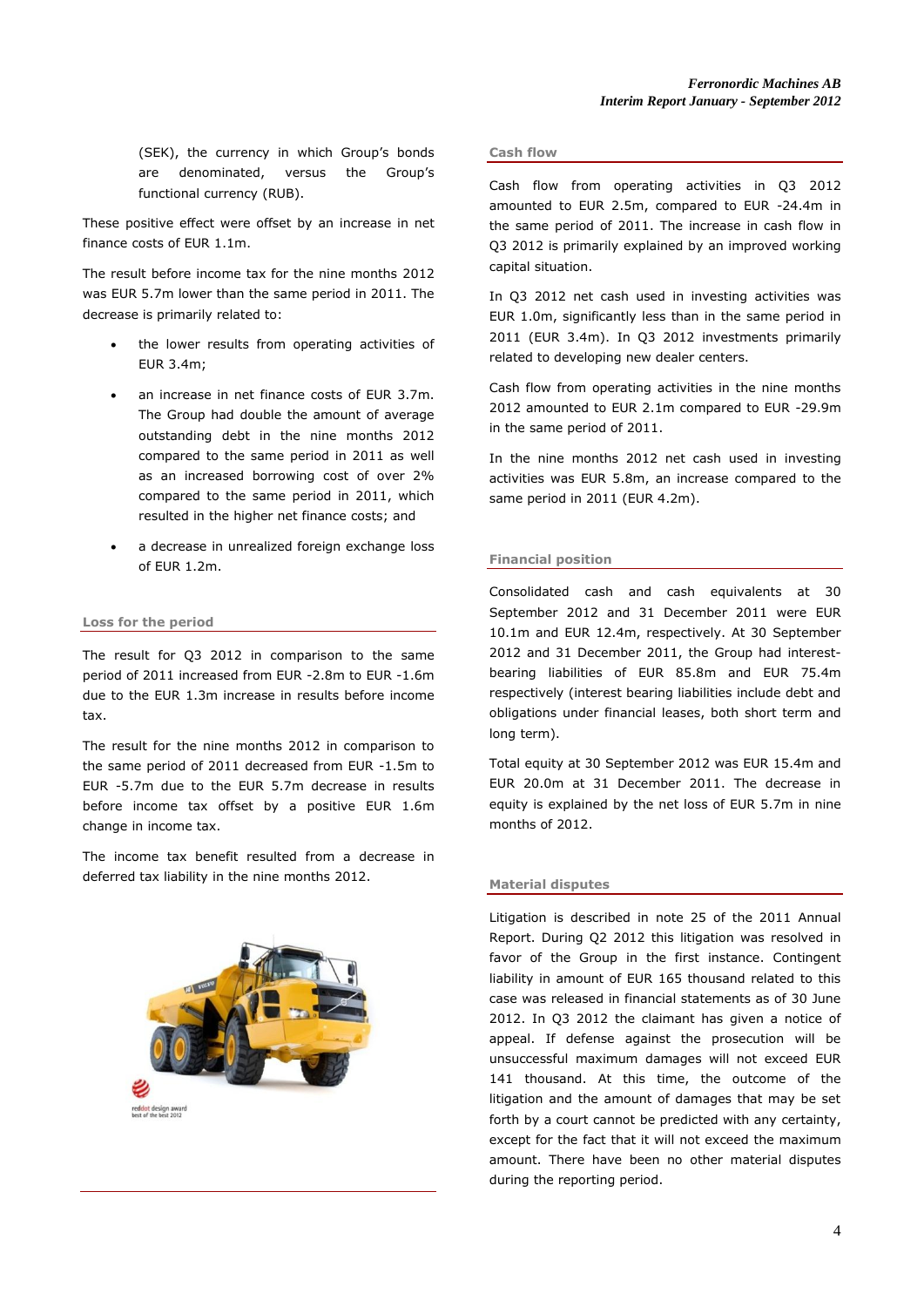#### **Outlook**

The management team continues to monitor and assess the global and Russian economic situation. Management recognizes the uncertainties in evaluating the impact of a potential recession and continuing instability in Western Europe and the US on the Russian economy and the company's market. It is difficult to estimate the short- and medium term market development; however, underlying long-term market fundamentals are strong.



### **Pledged assets and contingent liabilities**

As disclosed in Note 3(a) the Group used its circulating inventory as collateral for its short-term loans used to finance working capital.

#### **Parent company**

Revenue for the Q3 2012 and for the Q3 2011 was the same, EUR 125 thousand.

Administrative expenses for Q3 2012 decreased by 34% compared to Q3 2011 and amounted to EUR 398 thousand primarily due to decrease in remuneration of key management personnel in Q3 2012 comparing to the same period in 2011.

The after tax result for Q3 2012 increased compared to the same period in 2011 from a EUR 1,800 thousand loss to a EUR 932 thousand loss which is primarily related to decrease in net unrealized exchange loss of EUR 0.6m related to non-Euro denominated liabilities.

Revenue for the nine year 2012 and for the comparable period in 2011 was the same, EUR 375 thousand.

Administrative expenses for the nine months 2012 decreased by 23% compared to the nine months 2011 and amounted to EUR 1,149 thousand.

The after tax result for the nine months 2012 decreased compared to the same period in 2011, from a EUR 2,358 thousand loss to a EUR 2,498 thousand loss.

#### **Noteworthy risks and uncertainties**

In the Group's operations there are many types of risks. Identifying, managing and pricing these risks are of fundamental importance to the Group's profitability. Risks are normally of a technical, legal and financial nature, but political, ethical, social and environmental aspects are also part of assessing potential risks.

There have been no changes to what was stated by the Group in its Annual Report for 2011 under financial instruments and risk management (pages 50–56). Management continues to monitor any potential effects of the recent volatility in the international financial markets.

#### **Employees**

The number of employees at the end of September totaled 621 which is an increase of 81 employees since the start of the year 2012.

# **Events after the balance sheet date**

No events requiring disclosure in the financial statements have occurred after the balance sheet date.

#### **Accounting principles**

See note 1 page 12. Unless otherwise specified in the interim report all statements refer to the Group. Figures in parentheses indicate the outcome for the corresponding period in the previous year.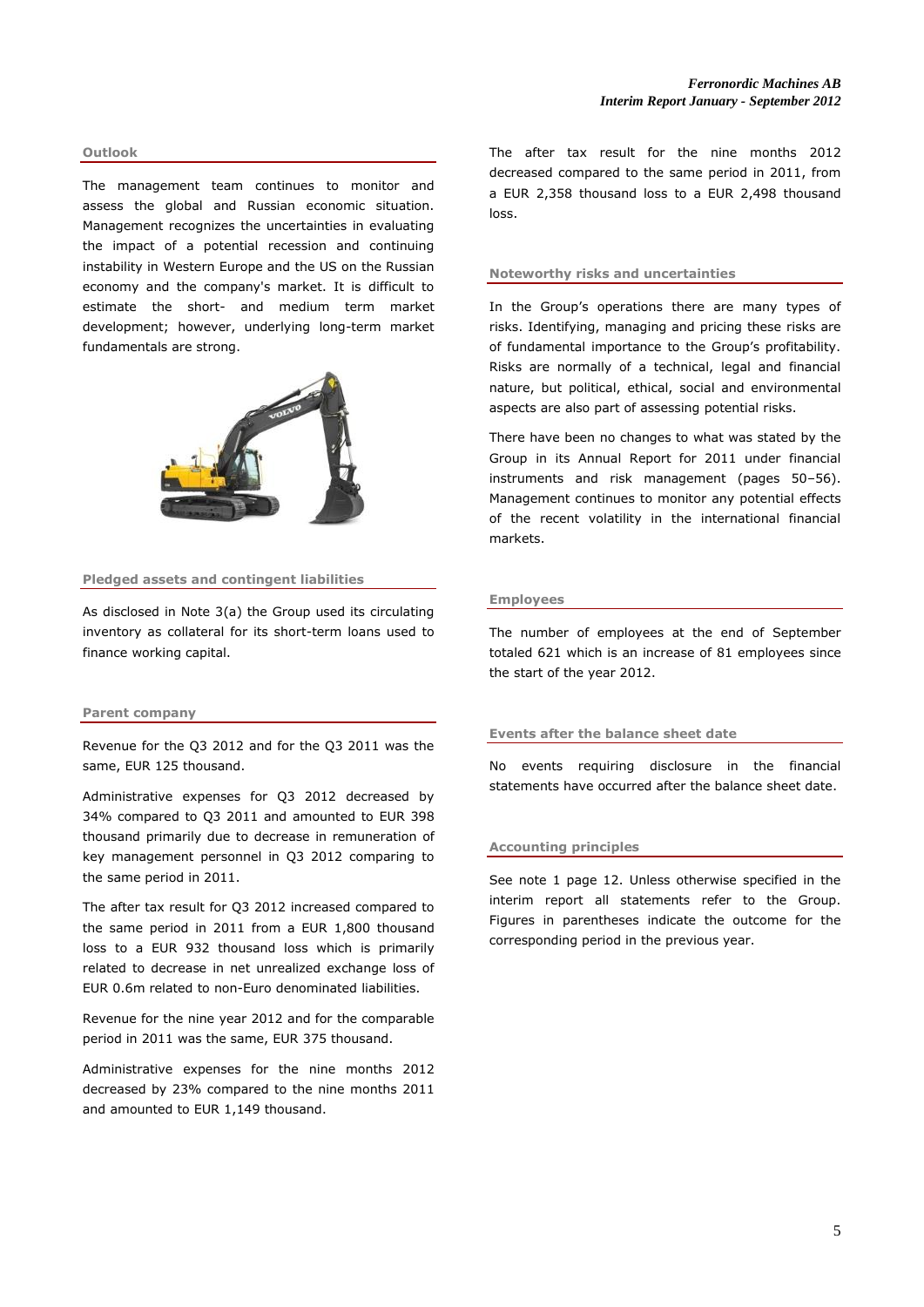|                                                                 |              | For the three<br>months ended<br>30 Sept 12 | For the three<br>nonths ended<br><b>30 Sept 11</b> | For the nine<br>months ended<br>30 Sept 12 | For the nine<br>months ended<br><b>30 Sept 11</b> | Full<br>year 2011                 | October 11 -<br>September 12        |
|-----------------------------------------------------------------|--------------|---------------------------------------------|----------------------------------------------------|--------------------------------------------|---------------------------------------------------|-----------------------------------|-------------------------------------|
| Condensed consolidated statement of                             |              | <b>Unaudited</b><br><b>EUR '000</b>         | <b>Unaudited</b><br><b>EUR '000</b>                | <b>Unaudited</b><br><b>EUR</b> '000        | <b>Reviewed</b><br><b>EUR</b> '000                | <b>Audited</b><br><b>EUR '000</b> | <b>Unaudited</b><br><b>EUR '000</b> |
| comprehensive income                                            | <b>Note</b>  |                                             |                                                    |                                            |                                                   |                                   |                                     |
| <b>Revenue</b>                                                  | $\mathbf{2}$ | 80,342                                      | 73,601                                             | 207,877                                    | 190,395                                           | 268,017                           | 285,499                             |
| Cost of sales                                                   |              | (68, 918)                                   | (64, 964)                                          | (177, 956)                                 | (163, 465)                                        | (230, 629)                        | (245, 120)                          |
| Gross profit                                                    |              | 11,424                                      | 8,637                                              | 29,921                                     | 26,930                                            | 37,388                            | 40,379                              |
| Selling, general and administrative expenses                    |              | (9, 839)                                    | (7,622)                                            | (27, 936)                                  | (21, 482)                                         | (30, 511)                         | (36,965)                            |
| Other income                                                    |              | 88                                          | 6                                                  | 156                                        | 46                                                | 80                                | 190                                 |
| Other expenses                                                  |              | (346)                                       | (448)                                              | (537)                                      | (534)                                             | (1,064)                           | (1,067)                             |
| <b>Results from operating activities</b>                        |              | 1,327                                       | 573                                                | 1,604                                      | 4,960                                             | 5,893                             | 2,537                               |
| Finance income                                                  |              | 79                                          | 79                                                 | 198                                        | 138                                               | 224                               | 284                                 |
| Finance costs                                                   |              | (2,730)                                     | (1,589)                                            | (6,977)                                    | (3,320)                                           | (5, 382)                          | (9,039)                             |
| Net foreign exchange gains/(losses)                             |              | (515)                                       | (2, 219)                                           | (1, 151)                                   | (2, 381)                                          | (2, 471)                          | (1,241)                             |
| Result before income tax                                        |              | (1, 839)                                    | (3, 156)                                           | (6,326)                                    | (603)                                             | (1,736)                           | (7, 459)                            |
| Income tax benefit (expense)                                    |              | 155                                         | 332                                                | 638                                        | (915)                                             | (29)                              | 1,524                               |
| <b>Result for the period</b>                                    |              | (1,684)                                     | (2, 824)                                           | (5,688)                                    | (1, 518)                                          | (1,765)                           | (5,935)                             |
| Other comprehensive income                                      |              |                                             |                                                    |                                            |                                                   |                                   |                                     |
| Exchange differences on translating to<br>presentation currency |              | 779                                         | (1, 867)                                           | 1,095                                      | (1,930)                                           | (852)                             | 2,173                               |
| Other comprehensive income for the<br>period, net of tax        |              | 779                                         | (1, 867)                                           | 1,095                                      | (1,930)                                           | (852)                             | 2,173                               |
| Total comprehensive income for the period                       |              | (905)                                       | (4,691)                                            | (4, 593)                                   | (3, 448)                                          | (2,617)                           | (3,762)                             |
| <b>Result attributable to:</b>                                  |              |                                             |                                                    |                                            |                                                   |                                   |                                     |
| Owners of the Company                                           |              | (1,684)                                     | (2,824)                                            | (5,688)                                    | (1,518)                                           | (1,765)                           | (5,935)                             |
| Non-controlling interests                                       |              |                                             |                                                    |                                            |                                                   |                                   |                                     |
| <b>Result for the period</b>                                    |              | (1,684)                                     | (2, 824)                                           | (5,688)                                    | (1, 518)                                          | (1,765)                           | (5, 935)                            |
| Total comprehensive income attributable to:                     |              |                                             |                                                    |                                            |                                                   |                                   |                                     |
| Owners of the Company                                           |              | (905)                                       | (4,691)                                            | (4, 593)                                   | (3, 448)                                          | (2,617)                           | (3,762)                             |
| Non-controlling interests                                       |              |                                             |                                                    |                                            |                                                   |                                   |                                     |
| Total comprehensive income for the period                       |              | (905)                                       | (4,691)                                            | (4, 593)                                   | (3, 448)                                          | (2,617)                           | (3,762)                             |

 $\overline{a}$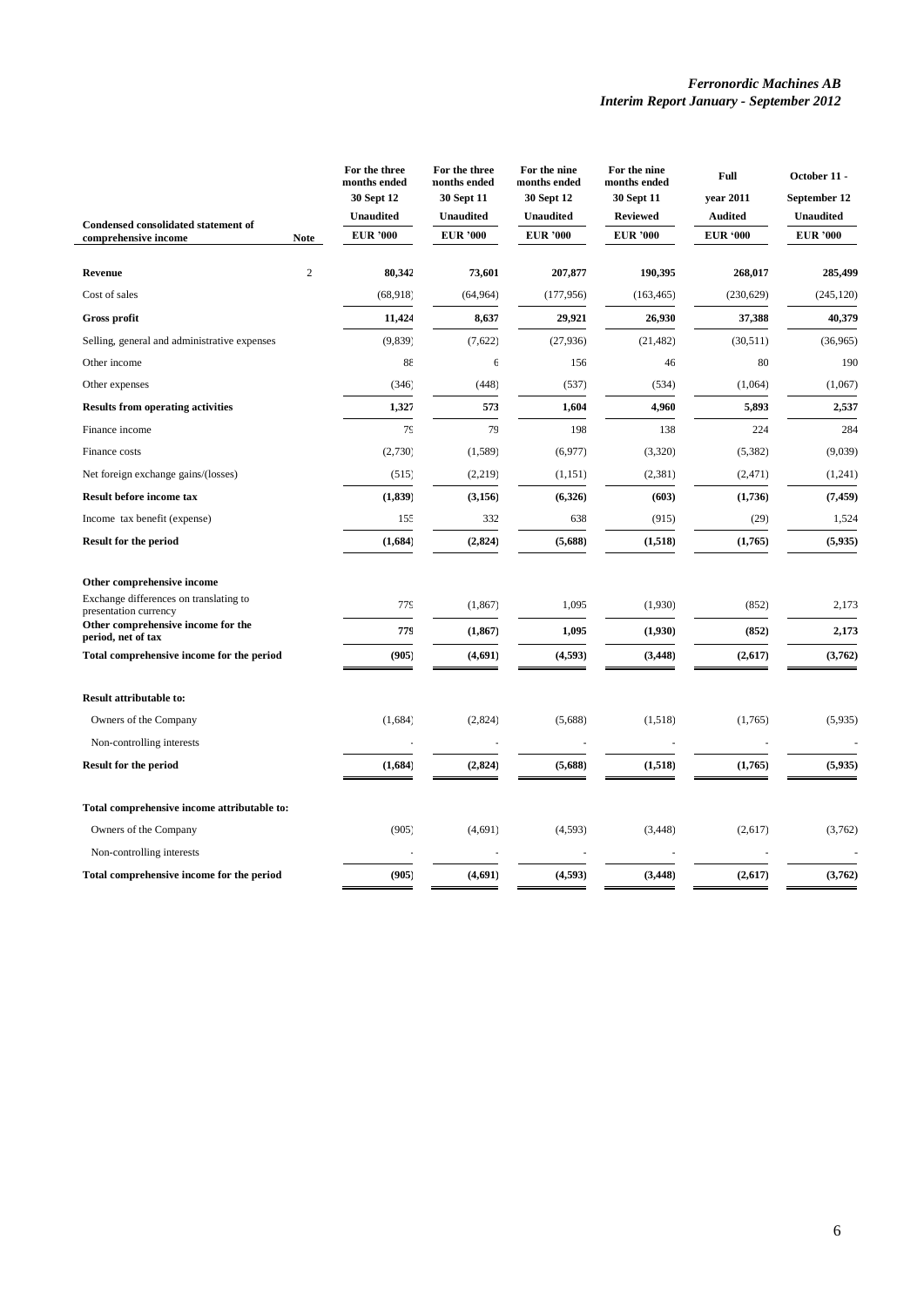|                                                            |             | 30 Sept 12<br>Unaudited | 31 Dec 11<br><b>Audited</b> |
|------------------------------------------------------------|-------------|-------------------------|-----------------------------|
| Condensed consolidated statement of financial position     | <b>Note</b> | <b>EUR '000</b>         | <b>EUR '000</b>             |
|                                                            |             |                         |                             |
| <b>ASSETS</b>                                              |             |                         |                             |
| <b>Non-current assets</b>                                  |             |                         |                             |
| Intangible assets                                          |             | 17,792                  | 20,256                      |
| Property, plant and equipment                              |             | 27,599                  | 18,005                      |
| Deferred tax assets                                        |             | 946                     | 898                         |
| <b>Total non-current assets</b>                            |             | 46,337                  | 39,159                      |
| <b>Current assets</b>                                      |             |                         |                             |
| Inventories                                                |             | 61,343                  | 62.624                      |
| Trade and other receivables                                |             | 32,836                  | 22,835                      |
| Prepayments                                                |             | 240                     | 170                         |
| Cash and cash equivalents                                  |             | 10,080                  | 12,403                      |
| Other current assets                                       |             | 99                      |                             |
| <b>Total current assets</b>                                |             | 104,598                 | 98,032                      |
| <b>TOTAL ASSETS</b>                                        |             | 150,935                 | 137,191                     |
|                                                            |             |                         |                             |
| <b>EQUITY AND LIABILITIES</b>                              |             |                         |                             |
| <b>Equity</b>                                              |             |                         |                             |
| Non-restricted share capital                               |             | 95                      | 95                          |
| Additional paid in capital                                 |             | 10,579                  | 10,579                      |
| Retained earnings                                          |             | 11,011                  | 12,776                      |
| Result for the period                                      |             | (5,688)                 | (1,765)                     |
| Translation reserve                                        |             | (581)                   | (1,676)                     |
| Total equity attributable to equity holders of the Company |             | 15,416                  | 20,009                      |
| <b>TOTAL EQUITY</b>                                        |             | 15,416                  | 20,009                      |
| <b>Non-current liabilities</b>                             |             |                         |                             |
| Loans and borrowings                                       | 3           | 46,521                  | 43,517                      |
| Deferred income                                            |             | 545                     | 714                         |
| Deferred tax liabilities                                   |             | 2,665                   | 3,438                       |
| Long-term portion of finance lease liabilities             |             | 8,402                   | 5,596                       |
| <b>Total non-current liabilities</b>                       |             | 58,133                  | 53,265                      |
| <b>Current liabilities</b>                                 |             |                         |                             |
| Loans and borrowings                                       | 3           | 27,515                  | 23,997                      |
| Trade and other payables                                   |             | 42,306                  | 33,994                      |
| Deferred income                                            |             | 491                     | 440                         |
| Provisions                                                 |             | 3,712                   | 3,198                       |
| Short-term portion of finance lease liabilities            |             | 3,362                   | 2,288                       |
| <b>Total current liabilities</b>                           |             | 77,386                  | 63,917                      |
| <b>TOTAL LIABILITIES</b>                                   |             |                         | 117,182                     |
| <b>TOTAL EQUITY AND LIABILITIES</b>                        |             | 135,519                 | 137,191                     |
| <b>Pledged Assets and Contingent Liabilities</b>           |             | 150,935                 |                             |
| <b>Pledged Assets</b>                                      |             | 21,198                  | 20,337                      |
| <b>Contingent Liabilities</b>                              |             | 873                     | 830                         |
|                                                            |             |                         |                             |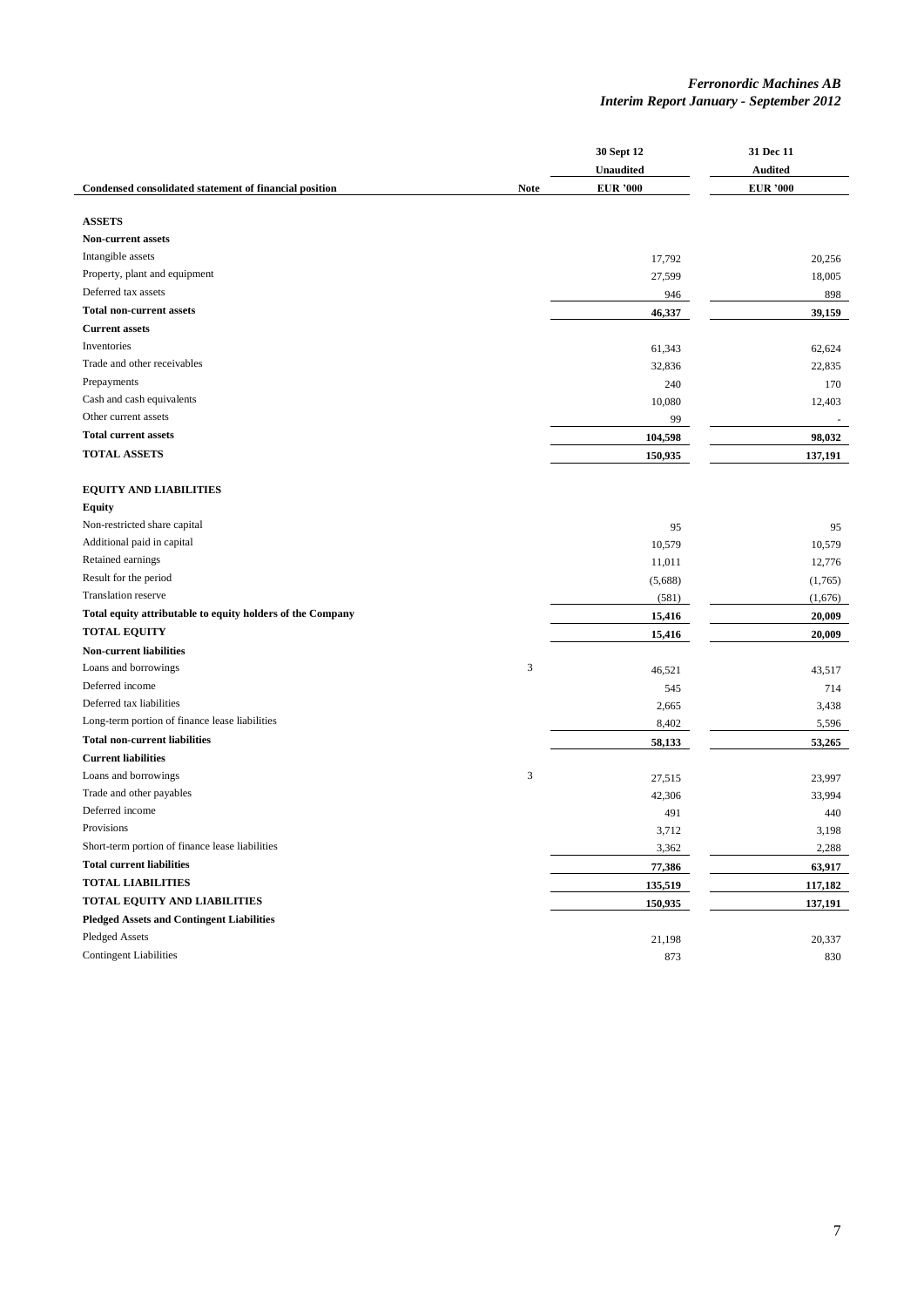#### **Consolidated statement of changes in equity**

**Contributions by and distributions to owners**

| <b>EUR '000</b>                                              |                          |                                   | Attributable to equity holders of the Company |                            |                     |
|--------------------------------------------------------------|--------------------------|-----------------------------------|-----------------------------------------------|----------------------------|---------------------|
|                                                              | Share capital            | <b>Additional paid in capital</b> | <b>Retained earnings</b>                      | <b>Translation reserve</b> | <b>Total equity</b> |
| <b>Balance at 1 January 2012</b>                             | 95                       | 10,579                            | 11,011                                        | (1,676)                    | 20,009              |
| Total comprehensive income for the period                    |                          |                                   |                                               |                            |                     |
| Profit/(loss) for the period                                 |                          |                                   | (5,688)                                       |                            | (5,688)             |
| Other comprehensive income                                   |                          |                                   |                                               | 1,095                      | 1,095               |
| Total comprehensive income for the period                    |                          |                                   | (5,688)                                       | 1,095                      | (4,593)             |
| <b>Balance at 30 September 2012</b>                          | 95                       | 10,579                            | 5,323                                         | (581)                      | 15,416              |
| <b>EUR '000</b>                                              |                          |                                   | Attributable to equity holders of the Company |                            |                     |
|                                                              | Share capital            | <b>Additional paid in capital</b> | <b>Retained earnings</b>                      | <b>Translation reserve</b> | <b>Total equity</b> |
| <b>Balance at 1 January 2011</b>                             | 95                       | 10,537                            | 12,776                                        | (824)                      | 22,584              |
| Total comprehensive income for the period                    |                          |                                   |                                               |                            |                     |
| Profit/(loss) for the period                                 |                          |                                   | (1,518)                                       |                            | (1,518)             |
| Other comprehensive income                                   |                          |                                   |                                               |                            |                     |
| Exchange differences on translating to presentation currency | $\overline{\phantom{a}}$ | $\overline{\phantom{a}}$          | $\overline{\phantom{a}}$                      | (1,930)                    | (1,930)             |

**Total comprehensive income for the period** (1,438) (3,448)

Warrant issue **-** 42 **- 12** - 42 **- 12** - 42 **- 12** - 42 **- 12** - 42 **- 12** - 42 **- 12** - 42 **- 12** - 42 **- 12** - 42 **- 12** - 12 **Total contributions by and distributions to owners** 42 **Balance at 30 September 2011** 19,178 19,178 19,178 19,178 19,178 19,178 19,178 19,178 19,178 19,178 19,178 19,178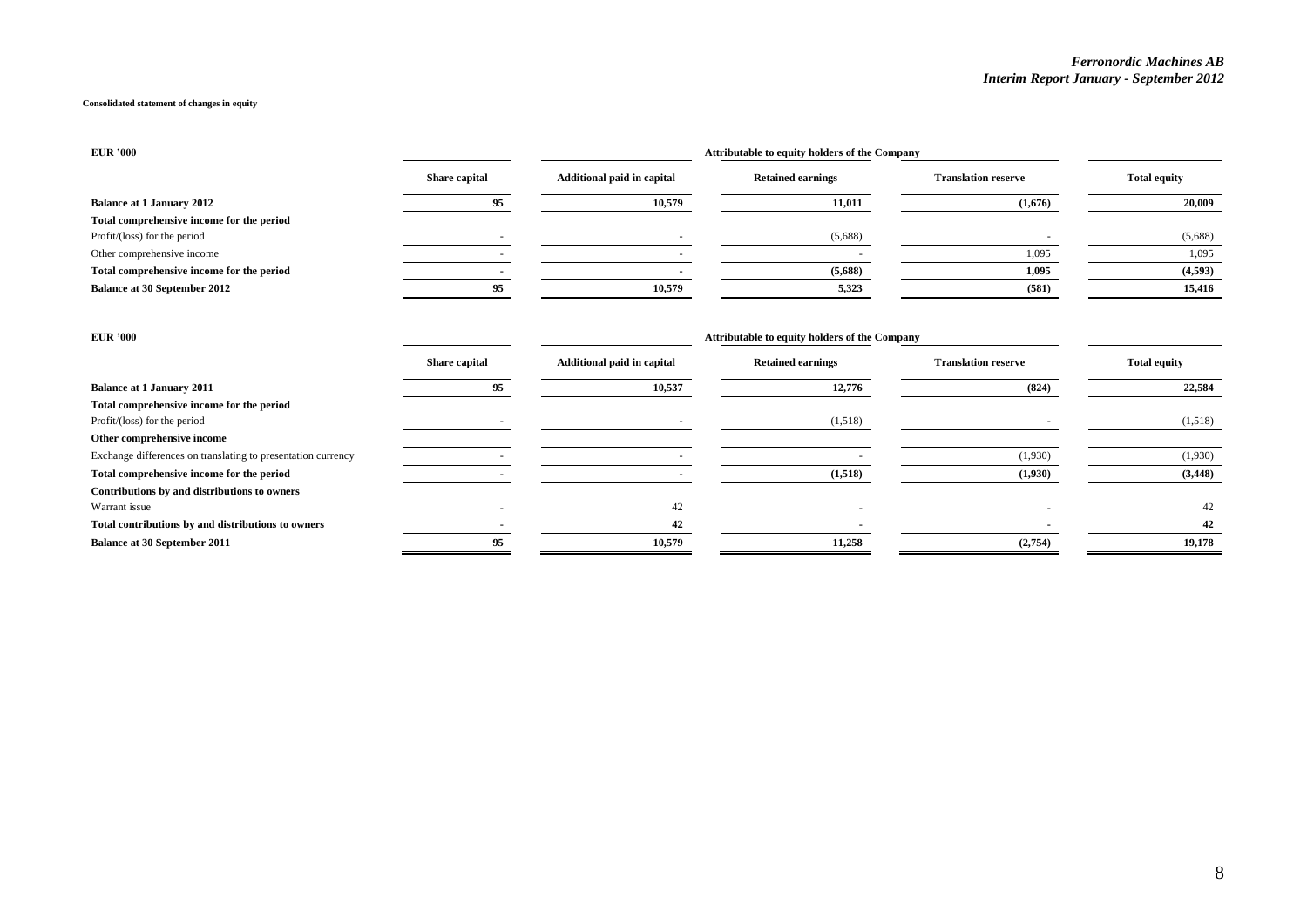| <b>Consolidated cash flow statement</b>                                                            | For the three months<br>ended<br>30 Sept 12 | For the three months<br>ended<br>30 Sept 11 | For the nine months<br>ended<br>30 Sept 12 | For the nine months<br>ended<br>30 Sept 11 |
|----------------------------------------------------------------------------------------------------|---------------------------------------------|---------------------------------------------|--------------------------------------------|--------------------------------------------|
|                                                                                                    | Unaudited                                   | <b>Unaudited</b>                            | <b>Unaudited</b>                           | <b>Reviewed</b>                            |
|                                                                                                    | <b>EUR '000</b>                             | <b>EUR '000</b>                             | <b>EUR '000</b>                            | <b>EUR '000</b>                            |
| Cash flows from operating activities                                                               |                                             |                                             |                                            |                                            |
| Result before income tax                                                                           | (1,839)                                     | (3, 156)                                    | (6, 326)                                   | (603)                                      |
| Adjustments for:                                                                                   |                                             |                                             |                                            |                                            |
| Depreciation and amortisation                                                                      | 2,574                                       | 1,717                                       | 7,197                                      | 4,519                                      |
| Loss from write off of receivables                                                                 | 233                                         | 76                                          | 317                                        | 359                                        |
| Loss (profit) on disposal of property, plant and equipment                                         |                                             | (34)                                        |                                            | (98)                                       |
| Finance costs                                                                                      | 2,730                                       | 1,589                                       | 6,977                                      | 3,320                                      |
| Finance income                                                                                     | (79)                                        | (79)                                        | (198)                                      | (138)                                      |
| Net foreign exchange losses/(gains)                                                                | 515                                         | 2,070                                       | 1,151                                      | 2,034                                      |
| Cash flows from (used in) operating activities before<br>changes in working capital and provisions | 4,134                                       | 2,183                                       | 9,118                                      | 9,393                                      |
| Change in inventories                                                                              | 11,773                                      | (10, 108)                                   | 2,413                                      | (29, 387)                                  |
| Change in trade and other receivables                                                              | (7,246)                                     | (976)                                       | (9, 586)                                   | (10,006)                                   |
| Change in prepayments for current assets                                                           | (23)                                        | (62)                                        | (64)                                       | (76)                                       |
| Change in trade and other payables                                                                 | (4,953)                                     | (17,730)                                    | 8,338                                      | 153                                        |
| Change in provisions and employee benefits                                                         | 264                                         | 3,626                                       | 381                                        | 3,026                                      |
| Changes in other assets                                                                            | (3)                                         |                                             | (99)                                       |                                            |
| Change in deferred income                                                                          | (168)                                       | 206                                         | (418)                                      | (316)                                      |
| Change in tax liabilities                                                                          |                                             | (384)                                       |                                            |                                            |
| Cash flows from operations before interest paid                                                    | 3,778                                       | (22, 861)                                   | 10,083                                     | (27, 213)                                  |
| Income tax paid                                                                                    |                                             | (1,020)                                     | (94)                                       | (1,020)                                    |
| Interest paid                                                                                      | (1,263)                                     | (126)                                       | (7,938)                                    | (1,627)                                    |
| Net cash from/(used in) operating activities                                                       | 2,515                                       | (24, 391)                                   | 2,051                                      | (29, 860)                                  |
| <b>Cash flows from investing activities</b>                                                        |                                             |                                             |                                            |                                            |
| Proceeds from sale of property, plant and equipment                                                |                                             | 94                                          |                                            | 336                                        |
| Interest received                                                                                  | 36                                          | 79                                          | 90                                         | 138                                        |
| Acquisition of property, plant and equipment                                                       | (963)                                       | (3,523)                                     | (5, 548)                                   | (5,238)                                    |
| Acquisition of intangible assets                                                                   | (84)                                        | (64)                                        | (361)                                      | (182)                                      |
| Closing of deposits                                                                                |                                             |                                             |                                            | 747                                        |
| Net cash (used in) investing activities                                                            | (1,011)                                     | (3, 414)                                    | (5, 819)                                   | (4,199)                                    |
| <b>Cash flows from financing activities</b>                                                        |                                             |                                             |                                            |                                            |
| Proceeds from issue of warrants                                                                    |                                             | 29                                          |                                            | 45                                         |
| Proceeds from bonds                                                                                |                                             |                                             |                                            | 42,645                                     |
| Proceeds from borrowings                                                                           | 2,312                                       | 34,074                                      | 63,878                                     | 46,524                                     |
| Repayment of loans from investors                                                                  |                                             |                                             |                                            | (24, 880)                                  |
| Repayment of other loans                                                                           | (2,319)                                     | (21,759)                                    | (61, 363)                                  | (29, 229)                                  |
| Net leasing financing received (paid)                                                              | (1,614)                                     | (212)                                       | (1,500)                                    | (438)                                      |
| Net cash from financing activities                                                                 | (1,621)                                     | 12,132                                      | 1,015                                      | 34,667                                     |
| Net increase in cash and cash equivalents                                                          | (117)                                       | (15, 673)                                   | (2,753)                                    | 608                                        |
| Cash and cash equivalents at start of the period                                                   | 9,742                                       | 36,848                                      | 12,403                                     | 20,776                                     |
| Effect of exchange rate fluctuations on cash and cash<br>equivalents                               | 455                                         | (1, 413)                                    | 430                                        | (1,622)                                    |
| Cash and cash equivalents at end of the period                                                     | 10,080                                      | 19,762                                      | 10,080                                     | 19,762                                     |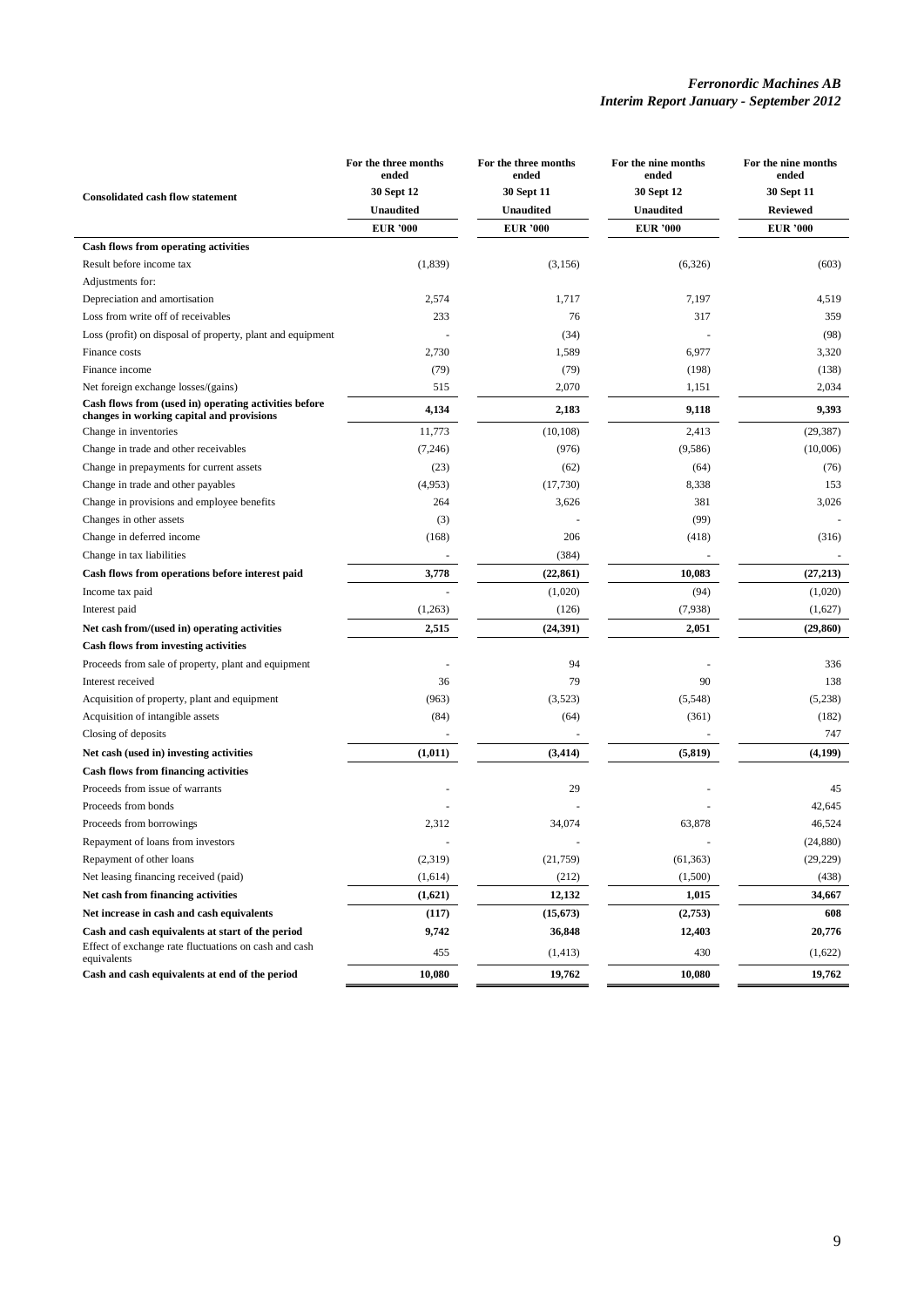|                                    |                | For the three<br>nonths ended | For the three<br>months ended | For the nine<br>nonths ended | For the nine<br>nonths ended | <b>Full year</b> | Latest 12 |
|------------------------------------|----------------|-------------------------------|-------------------------------|------------------------------|------------------------------|------------------|-----------|
| <b>Key Ratios</b>                  | <b>Note</b>    | 30 Sept 12                    | 30 Sept 11                    | 30 Sept 12                   | 30 Sept 11                   | 2011             | months    |
|                                    |                |                               |                               |                              |                              |                  |           |
| Gross margin, %                    | 1              | 14.2%                         | 11.7%                         | 14.4%                        | 14.1%                        | 13.9%            | 14.1%     |
| Operating margin, %                | 2              | 1.7%                          | 0.8%                          | 0.8%                         | 2.6%                         | 2.2%             | 0.9%      |
| Operating working capital, EUR'000 | 3              | 48,009                        | 34,517                        | 48,009                       | 34,517                       | 47,997           | 48,009    |
| Net debt, EUR'000                  | $\overline{4}$ | 75,720                        | 41,567                        | 75,720                       | 41,567                       | 62,995           | 75,720    |
| Capital employed, EUR'000          | 5              | 91,136                        | 60,745                        | 91,136                       | 60,745                       | 83,004           | 91,136    |
| EBITDA, EUR'000                    | 6              | 3,901                         | 2,289                         | 8,801                        | 9,598                        | 12,394           | 11,596    |
| Net debt/EBIDTA, times             | $\overline{7}$ | 6.5                           | 4.8                           | 6.5                          | 4.8                          | 5.1              | 6.5       |
| EBITDA margin, %                   | 8              | 4.9%                          | 3.1%                          | 4.2%                         | 5.0%                         | 4.6%             | 4.1%      |
| Return on capital employed, %      | 9              | 5.7%                          | 3.5%                          | 5.7%                         | 3.5%                         | 11.0%            | 5.7%      |
| Headcount at period-end            |                | 621                           | 480                           | 621                          | 480                          | 540              | 621       |
| Days receivables outstanding       | 10             | 37                            | 29                            | 43                           | 33                           | 31               | 41        |
| Days inventory outstanding         | 11             | 80                            | 75                            | 93                           | 90                           | 98               | 90        |
|                                    |                |                               |                               |                              |                              |                  |           |

# **Definitions**

1. Gross profit relative to revenue

2. Results from operating activities relative to revenue

3. Current assets less current liabilities excluding

financing-bearing liabilities and cash and cash equivalents

4. All the financial-bearing liabilities less cash and cash equivalents

5. Total equity and net debt

6. The results from operating activities less depreciation and amortization

7. Net debt relative to LTM EBIDTA

8. EBITDA relative to revenue

9. LTM Results for the period less finance cost and unrealized FX gains/losses relative to capital employed 10. Outstanding trade receivables relative to average daily sales

11. Outstanding inventory relative to average daily cost of sales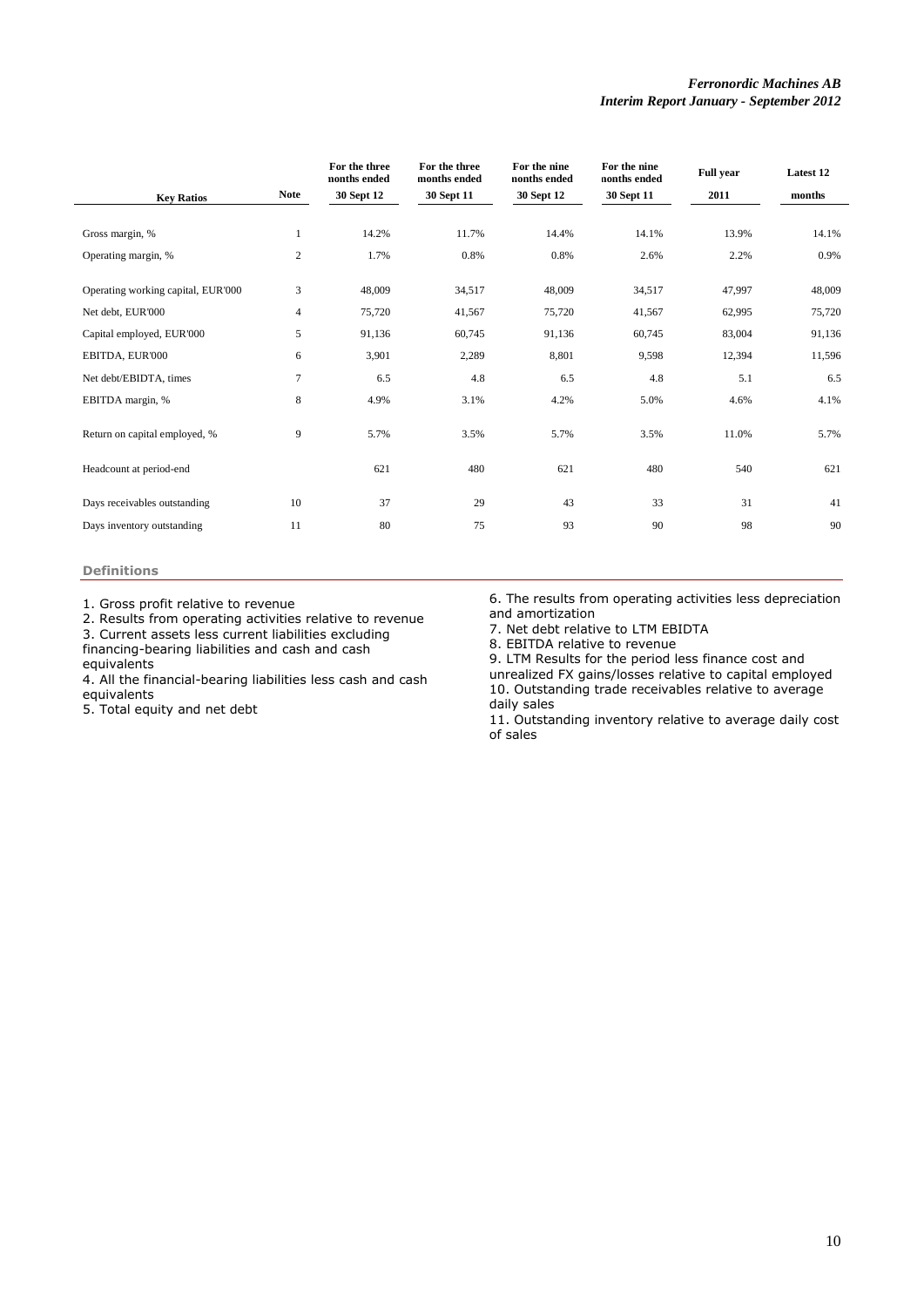| Parent Company statement of comprehensive<br>income | For the three<br>months ended<br>30 Sept 12<br><b>Unaudited</b><br><b>EUR</b> '000 | For the three<br>months ended<br>30 Sept 11<br><b>Unaudited</b><br><b>EUR '000</b> | For the nine<br>months ended<br>30 Sept 12<br><b>Unaudited</b><br><b>EUR '000</b> | For the nine<br>months ended<br>30 Sept 11<br><b>Reviewed</b><br><b>EUR '000</b> |
|-----------------------------------------------------|------------------------------------------------------------------------------------|------------------------------------------------------------------------------------|-----------------------------------------------------------------------------------|----------------------------------------------------------------------------------|
| Revenue                                             | 125                                                                                | 125                                                                                | 375                                                                               | 375                                                                              |
| <b>Gross profit</b>                                 | 125                                                                                | 125                                                                                | 375                                                                               | 375                                                                              |
| Administrative expenses                             | (398)                                                                              | (603)                                                                              | (1, 149)                                                                          | (1, 495)                                                                         |
| <b>Results from operating activities</b>            | (273)                                                                              | (478)                                                                              | (774)                                                                             | (1,120)                                                                          |
| Finance income                                      | 1,358                                                                              | 1,153                                                                              | 4,017                                                                             | 2,715                                                                            |
| Finance costs                                       | (1, 448)                                                                           | (1,324)                                                                            | (4, 476)                                                                          | (2,708)                                                                          |
| Net foreign exchange gains/(losses)                 | (569)                                                                              | (1,151)                                                                            | (1,265)                                                                           | (1,245)                                                                          |
| Result before income tax benefit                    | (932)                                                                              | (1,800)                                                                            | (2, 498)                                                                          | (2,358)                                                                          |
| Income tax benefit                                  |                                                                                    |                                                                                    |                                                                                   |                                                                                  |
| <b>Result for the period</b>                        | (932)                                                                              | (1,800)                                                                            | (2, 498)                                                                          | (2,358)                                                                          |
| Total comprehensive income for the period           | (932)                                                                              | (1,800)                                                                            | (2, 498)                                                                          | (2,358)                                                                          |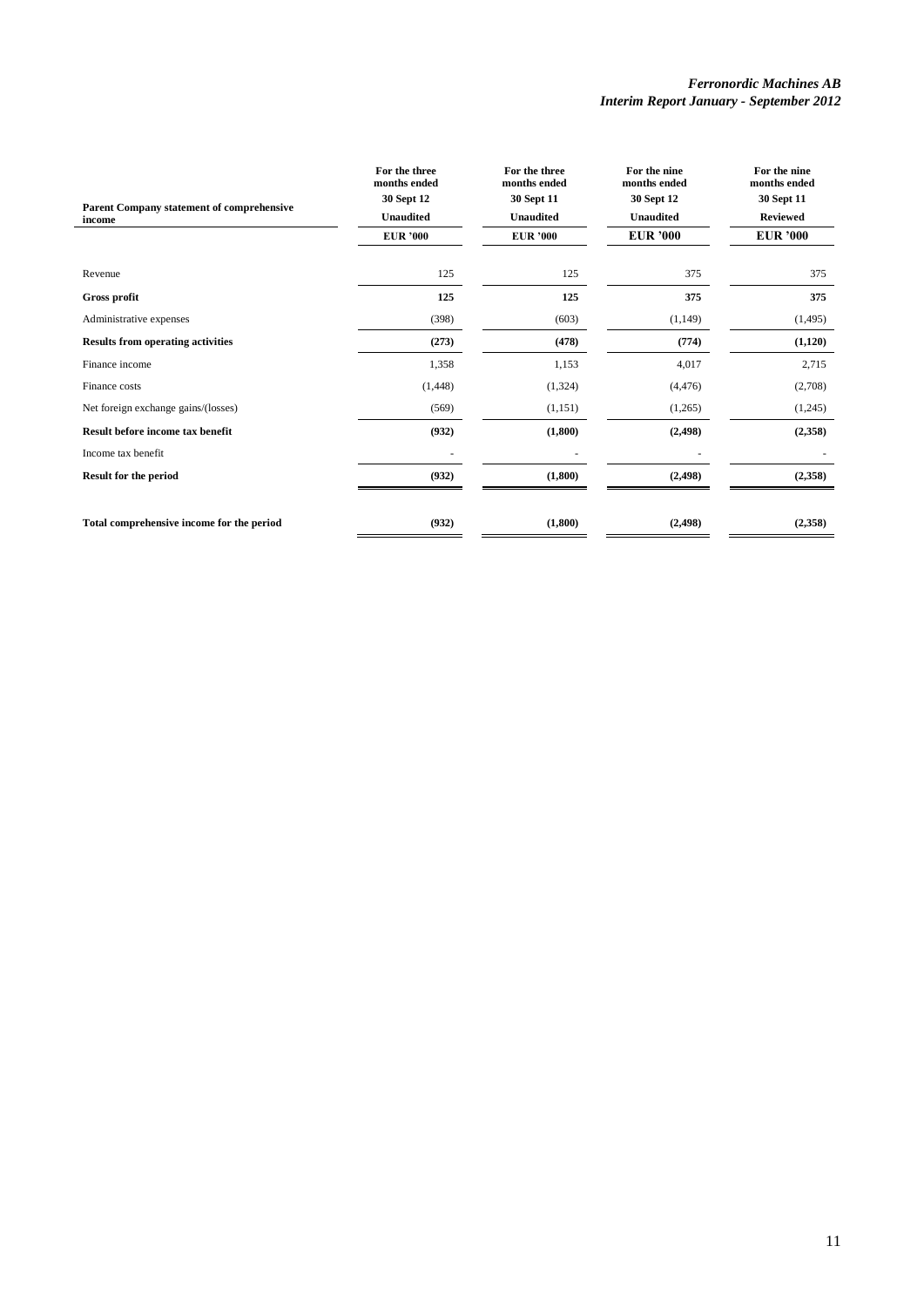|                                                            | 30 Sept 12<br><b>Unaudited</b> | 31 Dec 2011<br><b>Audited</b> |
|------------------------------------------------------------|--------------------------------|-------------------------------|
| <b>Parent Company Balance Sheet</b>                        | <b>EUR</b> '000                | <b>EUR '000</b>               |
| <b>ASSETS</b>                                              |                                |                               |
| <b>Non-current assets</b>                                  |                                |                               |
| Property, plant and equipment                              | $\mathbf{2}$                   | 3                             |
| Intangible assets                                          | 1,833                          | 2,208                         |
| Holdings in group Companies                                | 15,426                         | 15,426                        |
| Loans to group companies                                   | 36,209                         | 34,738                        |
| Deferred tax assets                                        | 922                            | 870                           |
| <b>Total non-current assets</b>                            | 54,392                         | 53,245                        |
| <b>Current assets</b>                                      |                                |                               |
| Trade and other receivables                                | 21                             | 2,503                         |
| Prepayments                                                | 95                             | 53                            |
| Cash and cash equivalents                                  | 187                            | 845                           |
| <b>Total current assets</b>                                | 303                            | 3,401                         |
| <b>Total assets</b>                                        | 54,695                         | 56,646                        |
| <b>EQUITY AND LIABILITIES</b>                              |                                |                               |
| <b>Equity</b>                                              |                                |                               |
| Non-restricted share capital                               | 100                            | 100                           |
| <b>Share Premium Reserve</b>                               | 12,344                         | 12,344                        |
| Retained earnings                                          | (2, 417)                       | (299)                         |
| Result for the period                                      | (2, 498)                       | (2,118)                       |
| Total equity attributable to equity holders of the Company | 7,529                          | 10,027                        |
| <b>Total equity</b>                                        | 7,529                          | 10,027                        |
| <b>Non-current liabilities</b>                             |                                |                               |
| Loans and borrowings                                       | 46,521                         | 43,517                        |
| <b>Total non-current liabilities</b>                       | 46,521                         | 43,517                        |
| <b>Current liabilities</b>                                 |                                |                               |
| Trade and other payables                                   | 645                            | 3,102                         |
| <b>Total current liabilities</b>                           | 645                            | 3,102                         |
| <b>Total liabilities</b>                                   | 47,166                         | 46,619                        |
| <b>Total equity and liabilities</b>                        | 54,695                         | 56,646                        |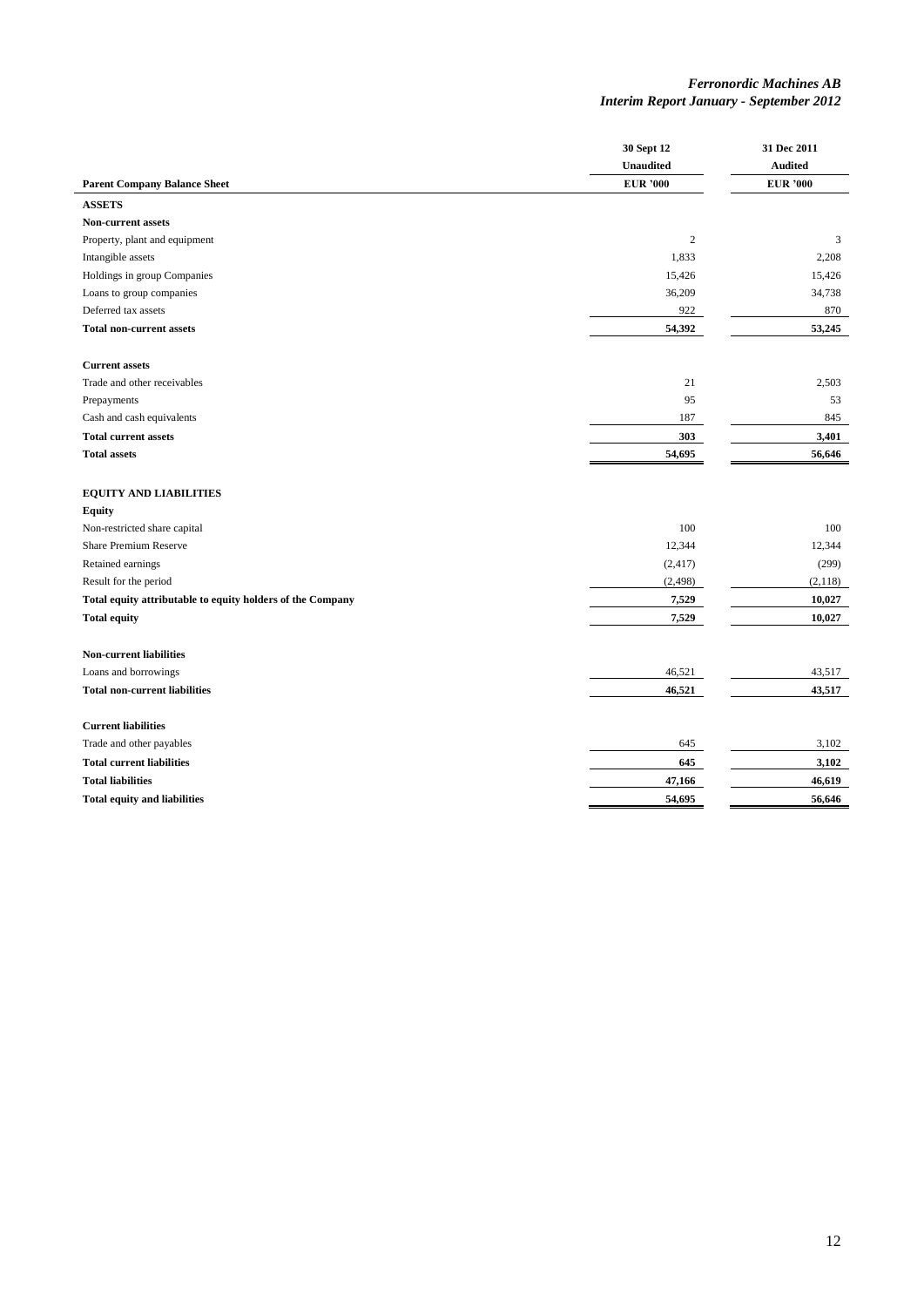# **1. Basis of presentation and summary of significant accounting policies**

#### **Functional and presentation currency**

Items included in the various units of the Group and the Parent Company are valued in the currency in which each company primarily operates (functional currency). For all companies in the Consolidated Group the functional currency is the national currency of the Russian Federation, the Russian Ruble ("RUB"). The Group and Parent have selected the Euro ("EUR") as the currency for presentation purposes.

The Parent Company functional currency is the Euro for purposes of compliance with Swedish reporting requirements. All financial information presented in EUR has been rounded to the nearest thousand, unless otherwise stated.

#### **Accounting policies**

The consolidated financial statements have been prepared in accordance with the International Financial Reporting Standards (IFRS) as adopted by the EU, the Annual Accounts Act and the Swedish Financial Reporting Board RFR 1, Supplementary Accounting Rules for Groups.

This quarterly report has been prepared in accordance with IAS 34.

The Group uses the same accounting policies as described in the Annual Report for 2011. None of the new or revised standards, interpretations and improvements that have been adopted by the EU and that must be applied from 1 January 2012 has had an effect on the Group.

The Parent Company's financial statements are prepared in accordance with the Swedish Annual Accounts Act (ÅRL) and RFR 2, Accounting for legal entities, and according to the same principles that were applied to the Annual Report for 2011.

#### **Effects of changes in accounting estimates**

Significant estimates and assumptions are described in Note 3 in the Annual Report for 2011.

There have been no changes in the significant estimates and assumptions that could have a material impact on this report.

#### **Seasonality**

The Company's interim period revenues and earnings historically follow a weather related pattern of seasonality. Typically, the first quarter is the weakest quarter as construction and infrastructure activity is constrained in the winter months, but with a strong performance in after sales customer support (parts and service) activities. This is followed by a strong increase in the second quarter as construction and other contracts begin to be put out for bid and companies begin to prepare for summer activity. The third quarter generally tends to be slower from an equipment sales standpoint, and the same tendency in customer support (parts and service) activities. Fourth quarter activity generally strengthens as companies make year-end capital spending decisions.

### **2. Operational Segments**

Operating segments are reported in accordance with IFRS 8 and IAS34.

Management has determined the operating segments based on reports reviewed by the chief operating decision maker. The Company has one reportable segment, Equipment Distribution. This business sells and rents new and used equipment and provides after-sale product support (parts and service) to customers that operate in the infrastructure, construction, mining, oil and gas exploration, forestry and industrial markets.

A breakdown of revenue from the Equipment Distribution segment is as follows: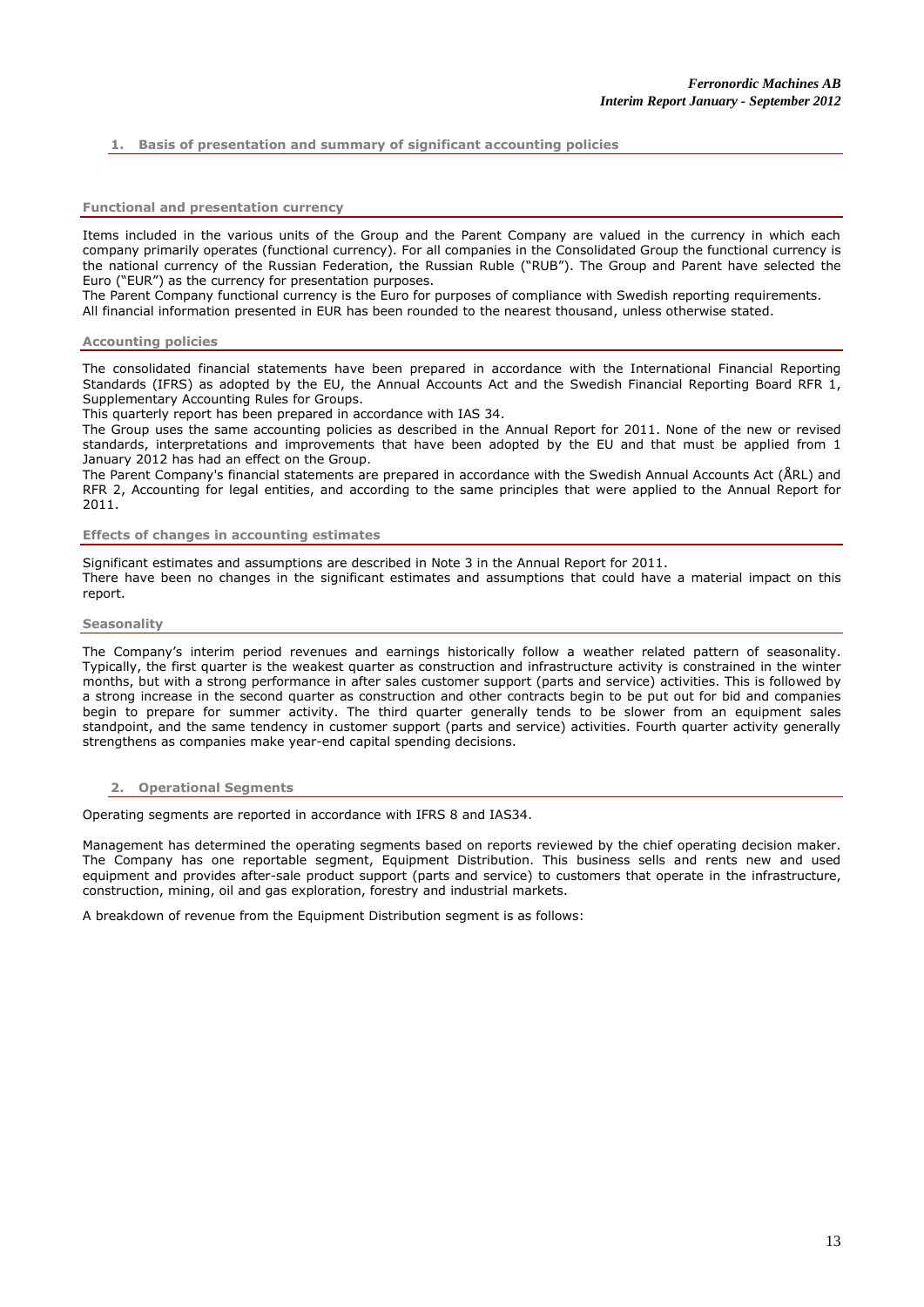|                                 | For the three<br>months ended | For the three<br>months ended | For the nine<br>months ended | For the nine<br>months ended | Full            | October 11 -     |
|---------------------------------|-------------------------------|-------------------------------|------------------------------|------------------------------|-----------------|------------------|
|                                 | 30 Sept 12                    | 30 Sept 11                    | 30 Sept 12                   | 30 Sept 11                   | year 2011       | September 12     |
|                                 | <b>Unaudited</b>              | <b>Unaudited</b>              | <b>Unaudited</b>             | <b>Reviewed</b>              | <b>Audited</b>  | <b>Unaudited</b> |
| Revenue                         | <b>EUR '000</b>               | <b>EUR '000</b>               | <b>EUR '000</b>              | <b>EUR</b> '000              | <b>EUR '000</b> | <b>EUR '000</b>  |
|                                 |                               |                               |                              |                              |                 |                  |
| <b>Equipment Sales</b>          | 63,587                        | 58,998                        | 159,249                      | 150,792                      | 215,782         | 224,239          |
| <b>Equipment Rentals</b>        | 1,696                         | 773                           | 4,554                        | 1,176                        | 2,040           | 5,417            |
| Product Support                 | 15,060                        | 13,789                        | 44,074                       | 38,334                       | 50,091          | 55,832           |
| Other revenue                   |                               | 42                            |                              | 93                           | 104             | 10               |
| <b>Total revenues</b>           | 80,342                        | 73,601                        | 207,877                      | 190,395                      | 268,017         | 285,499          |
|                                 |                               |                               |                              |                              |                 |                  |
| Total delivery volume,<br>units |                               |                               |                              |                              |                 |                  |
| New units                       | 391                           | 361                           | 1,039                        | 906                          | 1,310           | 1,443            |
| Used units                      | 26                            | 15                            | 56                           | 50                           | 75              | 81               |
| <b>Total units</b>              | 417                           | 376                           | 1,095                        | 956                          | 1,385           | 1,524            |

The chief operating decision maker assesses the performance of the operating segment based on adjusted earnings before interest, tax, depreciation and amortization (EBITDA). Other information provided to chief operating decision maker is measured in a manner consistent with that in the consolidated accounts for the third quarter 2012.

A reconciliation of EBITDA to profit for the period is as follows:

|                                  | For the three<br>months ended<br>30 Sept 12<br><b>Unaudited</b> | For the three<br>months ended<br>30 Sept 11<br><b>Unaudited</b> | For the nine<br>months ended<br>30 Sept 12<br><b>Unaudited</b> | For the nine<br>months ended<br>30 Sept 11<br><b>Reviewed</b> | Full<br>vear 2011<br><b>Audited</b> | October 11-<br>September 12<br><b>Unaudited</b> |
|----------------------------------|-----------------------------------------------------------------|-----------------------------------------------------------------|----------------------------------------------------------------|---------------------------------------------------------------|-------------------------------------|-------------------------------------------------|
| <b>EBITDA</b>                    | <b>EUR '000</b>                                                 | <b>EUR '000</b>                                                 | <b>EUR</b> '000                                                | <b>EUR '000</b>                                               | <b>EUR '000</b>                     | <b>EUR '000</b>                                 |
| <b>EBITDA</b>                    | 3,901                                                           | 2,290                                                           | 8,801                                                          | 9,479                                                         | 12,274                              | 11,596                                          |
| Depreciation and<br>amortisation | (2,574)                                                         | (1,717)                                                         | (7, 197)                                                       | (4,519)                                                       | (6,381)                             | (9,059)                                         |
| Foreign exchange loss            | (515)                                                           | (2,219)                                                         | (1,151)                                                        | (2, 381)                                                      | (2, 471)                            | (1,241)                                         |
| Finance income                   | 79                                                              | 79                                                              | 198                                                            | 138                                                           | 224                                 | 284                                             |
| Finance costs                    | (2,730)                                                         | (1,589)                                                         | (6,977)                                                        | (3,320)                                                       | (5,382)                             | (9,039)                                         |
| Profit before income tax         | (1, 839)                                                        | (3, 156)                                                        | (6,326)                                                        | (603)                                                         | (1,736)                             | (7, 459)                                        |
| Income tax<br>benefit/(expense)  | 155                                                             | 332                                                             | 638                                                            | (915)                                                         | (29)                                | 1,524                                           |
| Profit for the period            | (1,684)                                                         | (2,824)                                                         | (5,688)                                                        | (1,518)                                                       | (1,765)                             | (5,935)                                         |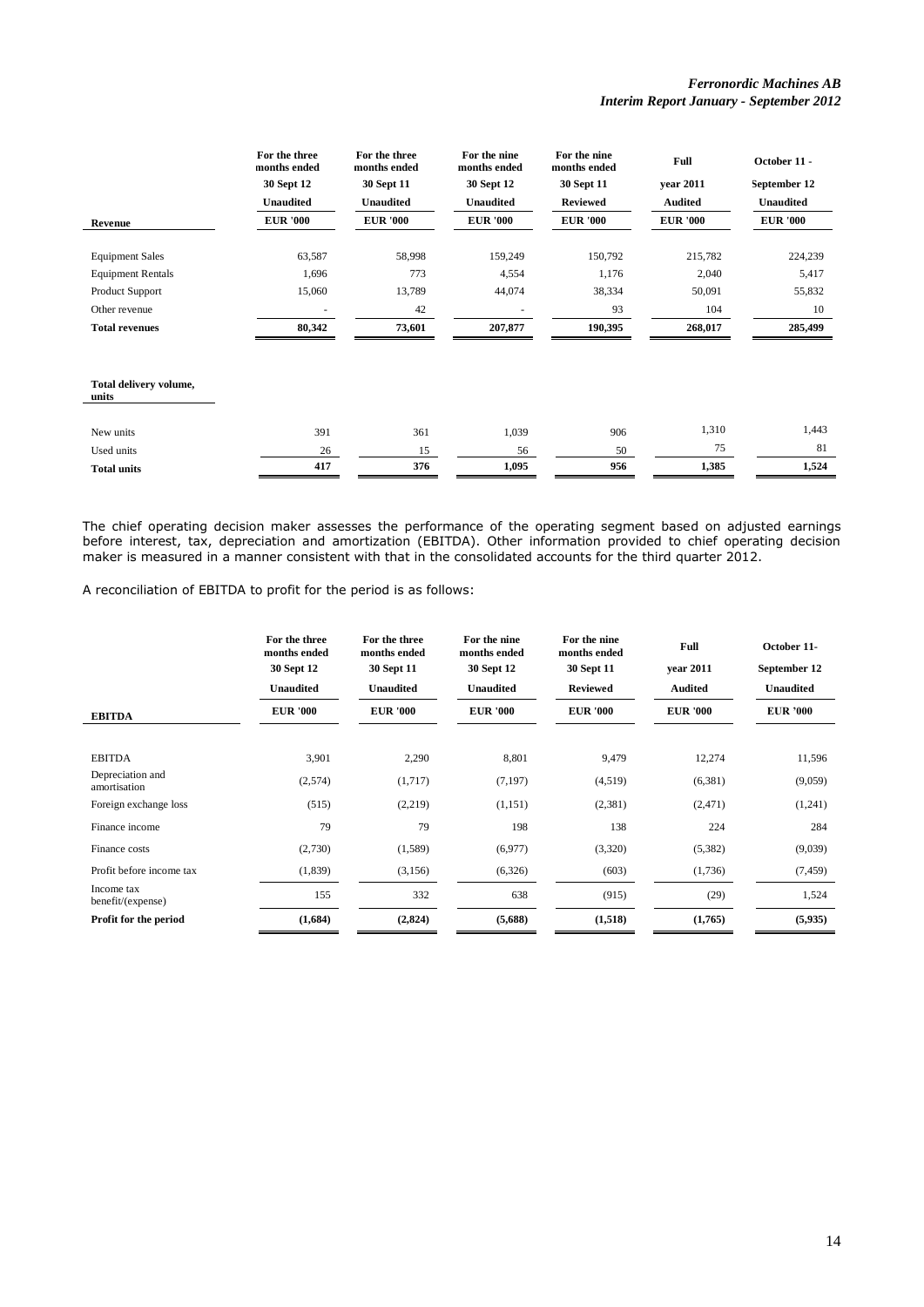# **3. Loans and borrowings**

# **(a) Short-term borrowings**

Short term borrowings as of 30 September 2012 consisted of the following:

|                                 | Outstanding<br>balance as of 30<br>September 2012 | Credit<br>facility limit |
|---------------------------------|---------------------------------------------------|--------------------------|
|                                 | <b>EUR'000</b>                                    | <b>EUR'000</b>           |
| Secured short term borrowings   | 17,509                                            | 27,515                   |
| Unsecured short term borrowings | 10,005                                            | 12,507                   |
| <b>Total</b>                    | 27,515                                            | 40,021                   |

During Q3 2012 the Group used the short term loan facility agreements that existed on 31 December 2011. The outstanding amount of secured short term loans as of 30 September 2012 amounted to EUR 17,509 thousands. The average interest rate of these loans was 10.8% p.a. and maturity dates for these loans vary between 31 and 82 days after the reporting date. Facilities availability periods vary between 1 and 8 months after the reporting date. These loans are secured by circulating inventory with carrying amount of EUR 21,198 thousands as 30 September 2012.

The outstanding amount of unsecured short term loans (including overdraft) as of 30 September 2012 amounted to EUR 10,005 thousands. The average interest rate of these loans was 10.8% p.a.

# **(b) Long-term borrowings**

The Group issued bonds on 28 June 2011 with gross proceeds of SEK (Swedish crowns) 400 million (EUR 43,730 thousand). These bonds are transferable, unconditional, unsecured and unsubordinated debt instrument. The coupon rate for the bonds outstanding as of 30 September 2012 was 12% p.a., with interest payable on an annual basis. Each bond has a nominal amount of SEK one million or full multiples thereof. The redemption date of the bonds is 28 June 2014.

The bond agreement contains a number of covenants including general, information and financial undertakings. The fees for the bonds issuance were EUR 1.3 million and are recognized against the bond payable amount. The bonds have initially been recognized at fair value, net of transaction costs incurred. The bonds are subsequently stated at amortized cost; the difference between the proceeds (net of transaction costs) and the redemption value is recognized in the income statement over the bonds' period of the bond using the effective interest method.

# **4. Related party transactions**

The Group's related parties and the extent of transactions with related parties are described in note 26 of the 2011 Annual Report.

# *Parent company*

During Q3 2012 and nine months of 2012, the parent company received EUR 125 thousand (EUR 125 thousand) and EUR 375 thousand (EUR 375 thousand) respectively from Ferronordic Machines LLC for the Volvo business sub-license. The parent company also incurred EUR 1.4 million (EUR 1.2 million) and EUR 4.0 million (EUR 2.7 million) in interest income from subsidiary in Q3 2012 and nine months of 2012 respectively. During the nine months of 2012 an interest payment in the amount of EUR 5.5m was received by the parent company from Ferronordic Machines LLC.

**5. Events after the balance sheet date.**

No events requiring disclosure in the financial statements have occurred after the balance sheet date.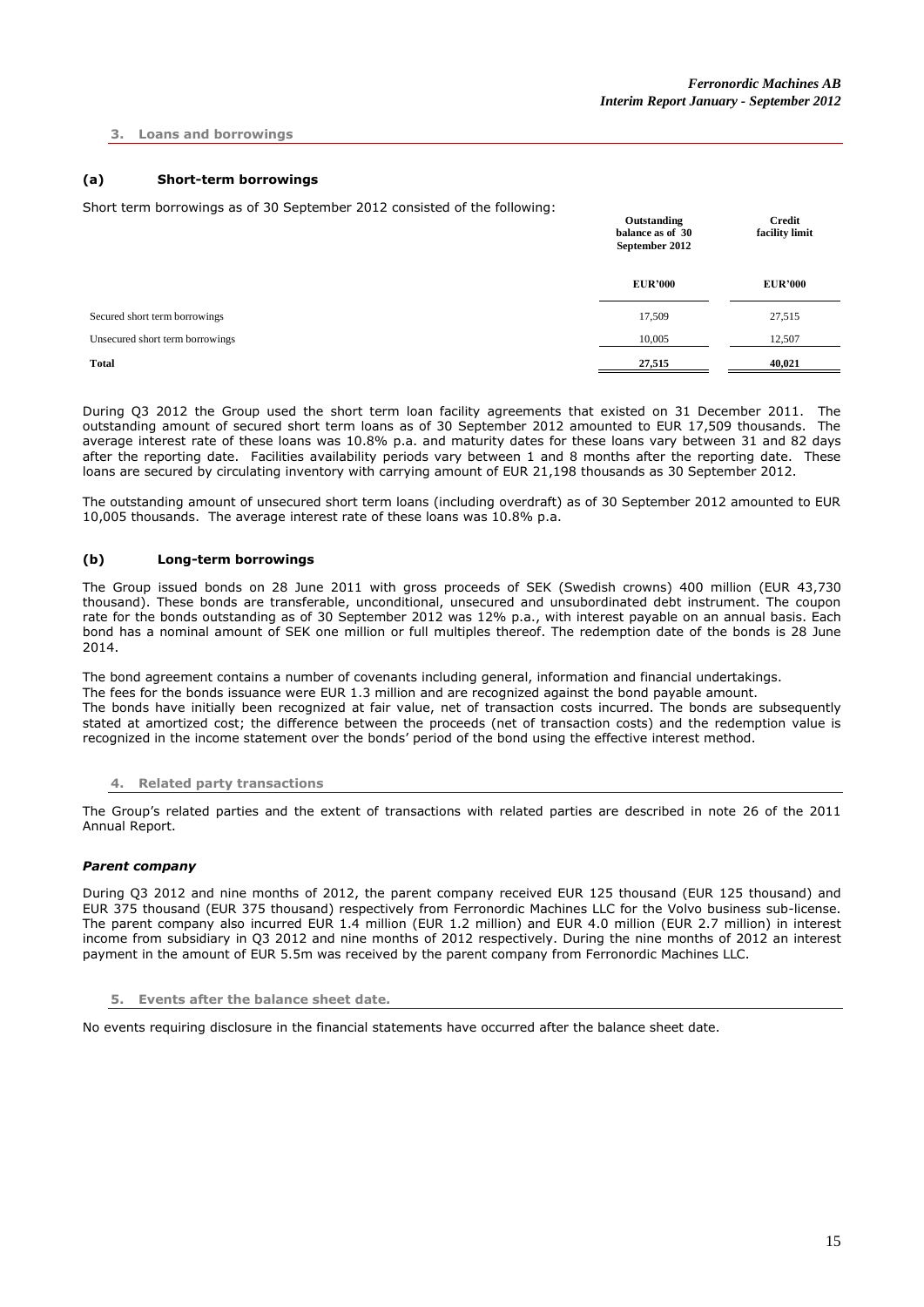# **Financial reports during 2012**

Ferronordic Machines' interim reports as well as the year-end reports are available for downloading on Ferronordic<br>Machines' website, www.ferronordic.ru and can also be ordered from Ferronordic Machines, Investor Relations

February 2013

Year-end Report January-December 2012

# Stockholm, 9 November 2012

Per-Oof Eriksson

Chairman

Anders Blomqvist

Group CFO